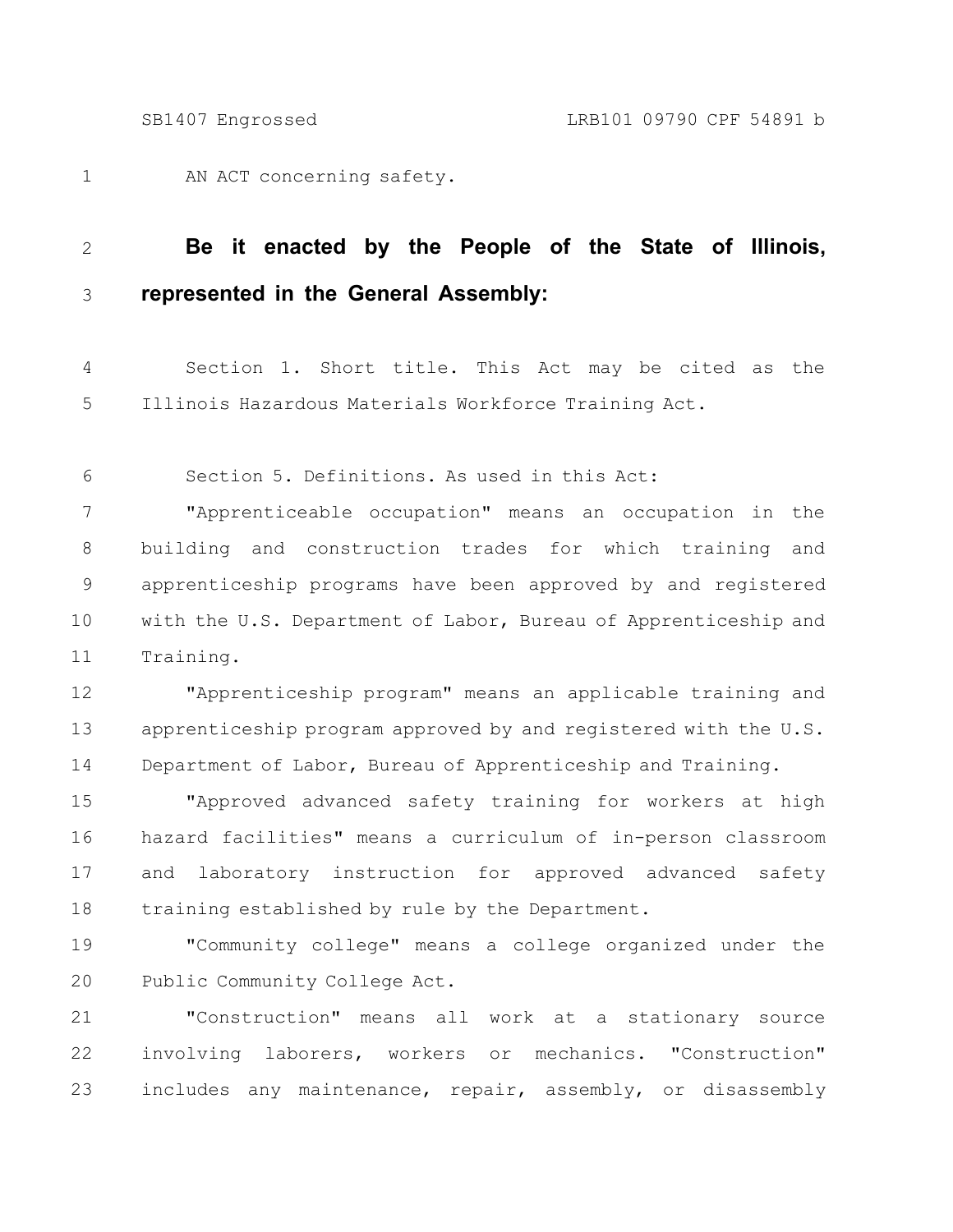SB1407 Engrossed - 2 - LRB101 09790 CPF 54891 b

work performed on equipment whether owned, leased, or rented.

2

3

1

"Department" means the Department of Labor.

"Director" means the Director of Labor.

"Owner or operator" means an owner or operator of a stationary source that is engaged in activities described in Code 324110, 325110, 325193, or 325199 of the 2017 North American Industry Classification System (NAICS), and has one or more covered processes that are required to prepare and submit a Risk Management Plan. "Owner or operator" does not include oil and gas extraction operations. 4 5 6 7 8 9 10

"Prevailing hourly wage rate" has the same meaning as "general prevailing rate of hourly wages" as defined in Section 2 of the Prevailing Wage Act. 11 12 13

"Registered apprentice" means an apprentice registered in an applicable apprenticeship program for an apprenticeable occupation approved by, and registered with, the U.S. Department of Labor, Bureau of Apprenticeship and Training. 14 15 16 17

"Shift" means a set standard period of time an employer requires its employees to perform his or her work-related duties on a daily basis. For purposes of this definition, there may be multiple shifts per day. 18 19 20 21

"Skilled journeyperson" means a worker who meets all of the following criteria: 22 23

(1) the worker either graduated from an approved apprenticeship program for the applicable occupation, or has at least as many hours of on-the-job experience in the 24 25 26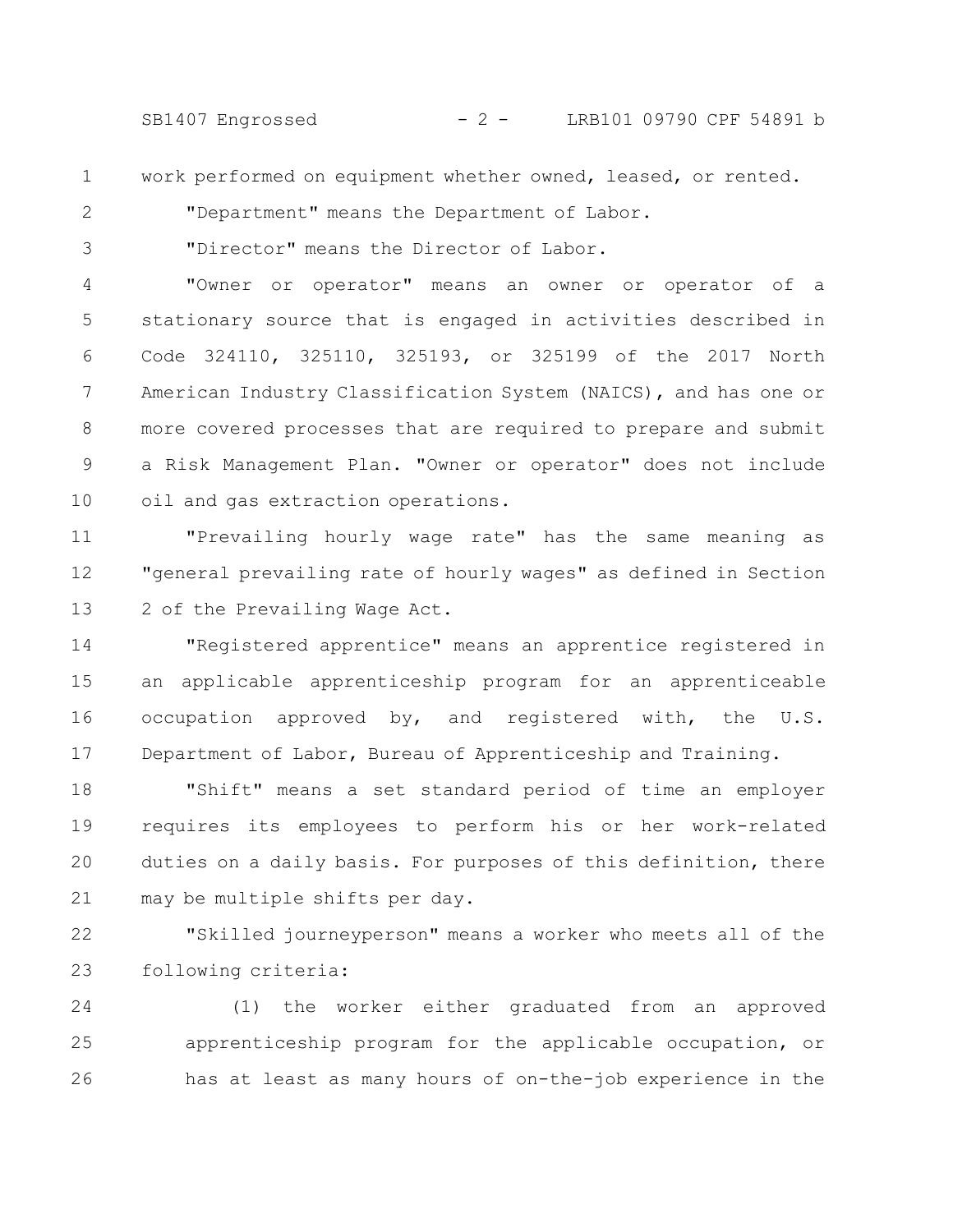SB1407 Engrossed - 3 - LRB101 09790 CPF 54891 b

applicable occupation that would be required to graduate from an approved apprenticeship program for the applicable occupation; 1 2 3

(2) the worker is being paid at least a rate equivalent to the prevailing hourly wage rate for a journeyperson in the applicable occupation and locality; and 4 5 6

(3) beginning on or after January 1, 2023, the worker has completed, within the prior 2 calendar years, at least 20 hours of approved advanced safety training for workers at high hazard facilities. 7 8 9 10

"Skilled and trained workforce" means a workforce that meets all of the following criteria: 11 12

(1) all the workers are either registered apprentices or skilled journeypersons; 13 14

(2) beginning on January 1, 2020, at least 45% of the skilled journeypersons are graduates of an apprenticeship program for the applicable occupation; 15 16 17

(3) beginning on January 1, 2021, at least 60% of the skilled journeypersons are graduates of an apprenticeship program for the applicable occupation; and 18 19 20

(4) beginning on January 1, 2022, at least 80% of the skilled journeypersons are graduates of an apprenticeship program for the applicable occupation. 21 22 23

"Stationary source" means that term as it is defined under Section 39.5 of the Environmental Protection Act. 24 25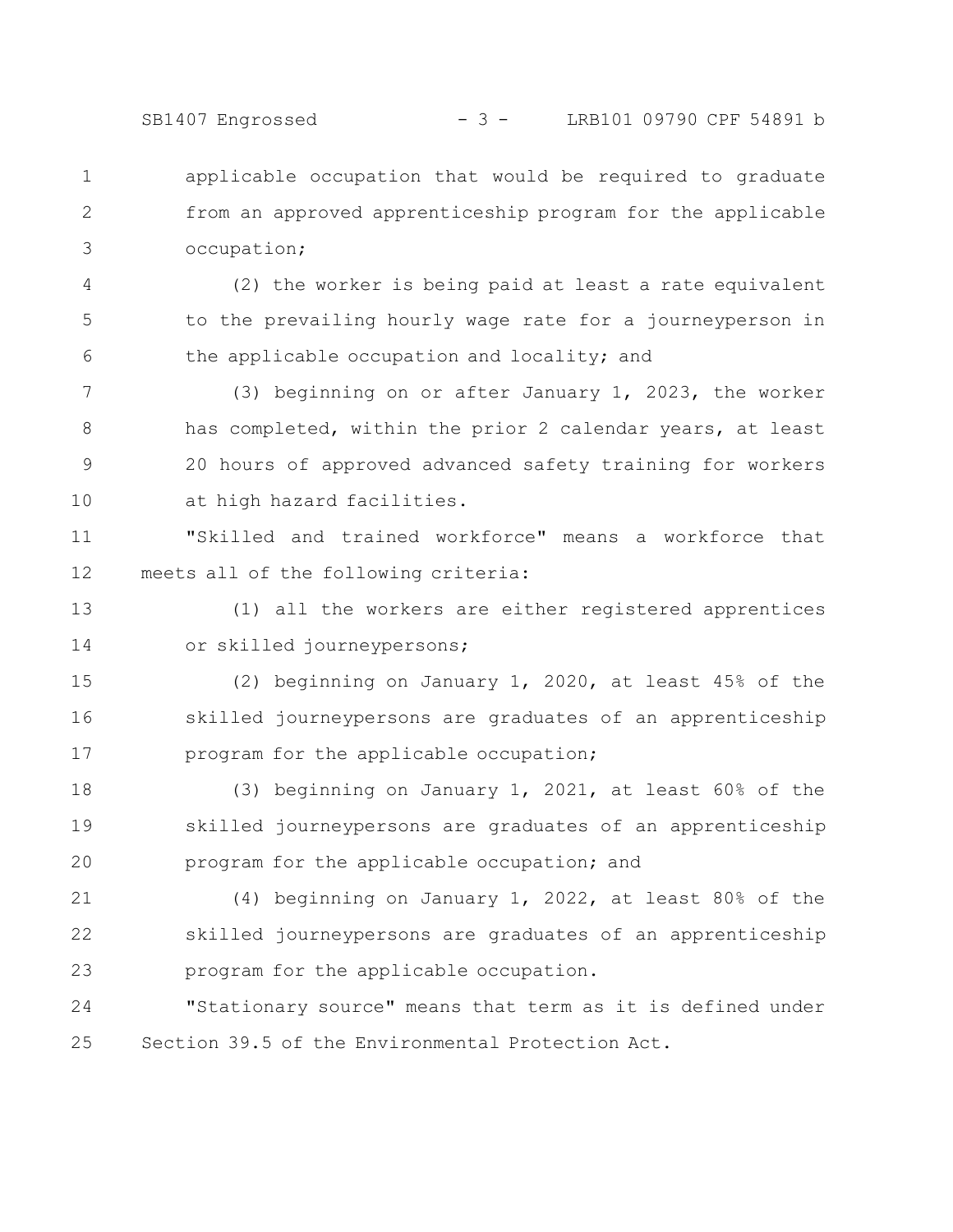SB1407 Engrossed - 4 - LRB101 09790 CPF 54891 b

1

Section 10. Advanced safety training.

(a) The Department shall develop by rule a curriculum of approved advanced safety training for workers at high hazard facilities. That training shall be available through the Department or instruction may be provided by a community college or United States Department of Labor apprenticeship program. The Department shall approve a curriculum in accordance with this subsection (a) by January 1, 2021, and shall periodically revise the curriculum to reflect current best practices. Upon receipt of certification from the apprenticeship program or community college, the Department shall issue a certificate to a worker who completes the approved training. 2 3 4 5 6 7 8 9 10 11 12 13

(b) An owner or operator, when contracting for the performance of construction work at the stationary source, shall require that its contractors and any subcontractors use a skilled and trained workforce to perform all onsite work within an apprenticeable occupation in the building and construction trades. 14 15 16 17 18 19

(c) The requirements of this Section shall not immediately apply to contracts awarded before January 1, 2020, unless the contract is extended or renewed after that date. Contracts awarded before January 1, 2020 shall meet the requirements of this Section no later than January 1, 2021. 20 21 22 23 24

(d) The requirements of this Section shall only apply to the skilled and trained workforce, contracted with an owner or 25 26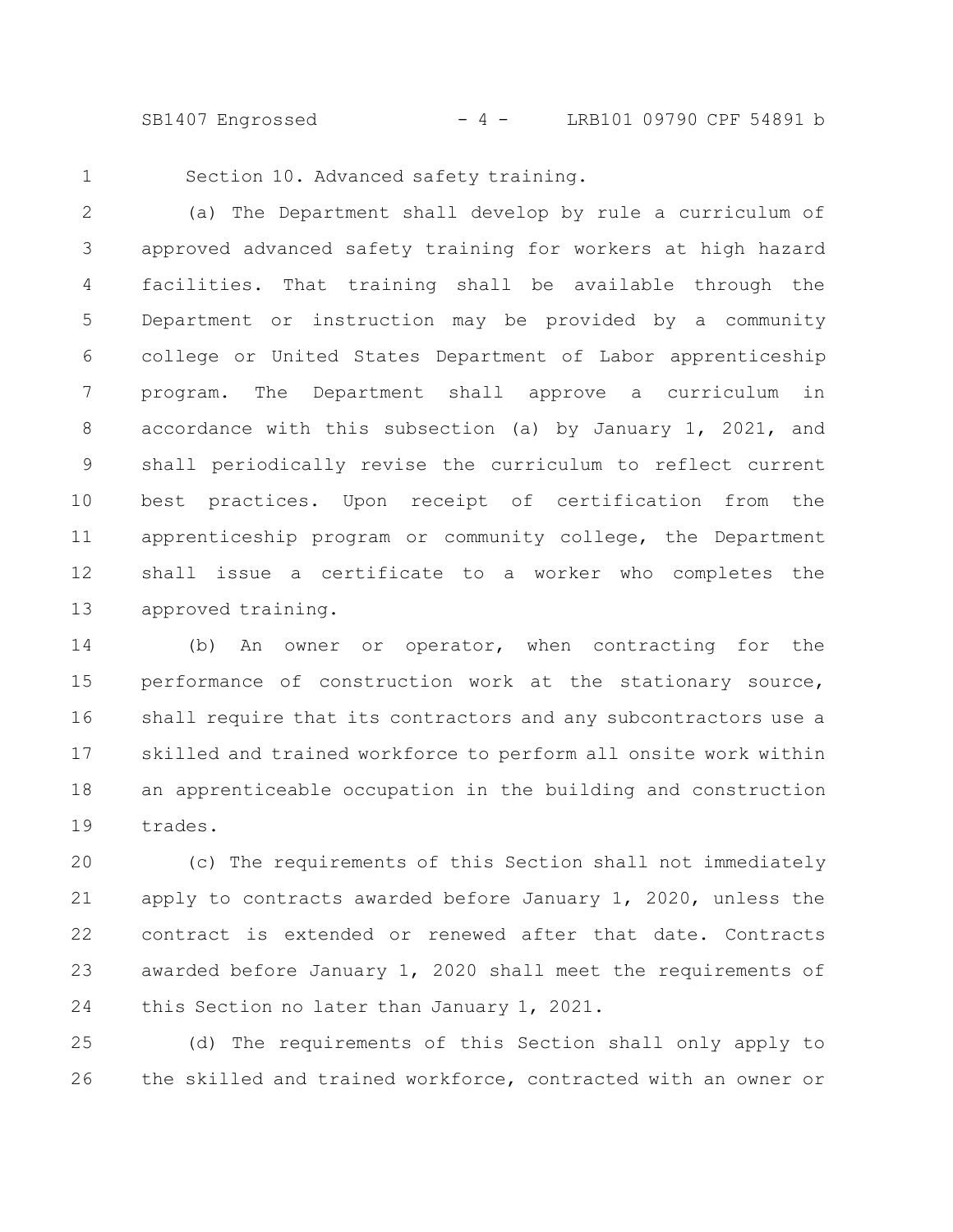operator to perform construction work at the stationary source site. 1 2

(e) The skilled and trained workforce requirements under this Section shall not apply to: 3 4

(1) Contractors that have requested qualified workers from the local hiring halls that dispatch workers in the apprenticeable occupation and, due to workforce shortages, the contractor is unable to obtain sufficient qualified workers within 48 hours of the request, Saturdays, Sundays, and holidays excepted. This Act shall not prevent contractors from obtaining workers from any source. 5 6 7 8 9 10 11

(2) An emergency where compliance is impracticable; namely, an emergency requires immediate action to prevent imminent harm to public health or safety or to the environment. Within 14 days of an emergency, the Attorney General's Workers Rights Bureau, in conjunction with the Illinois Department of Labor, must certify that the emergency warranted noncompliance with this Act. The employer must provide necessary documentation of the emergency to the Attorney General's Workers Rights Bureau and the Illinois Department of Labor. 12 13 14 15 16 17 18 19 20 21

Section 15. The Illinois Hazardous Materials Workforce Training Fund. The Illinois Hazardous Materials Workforce Training Fund is created as a special fund in the State treasury, to which the Department shall deposit all moneys 22 23 24 25